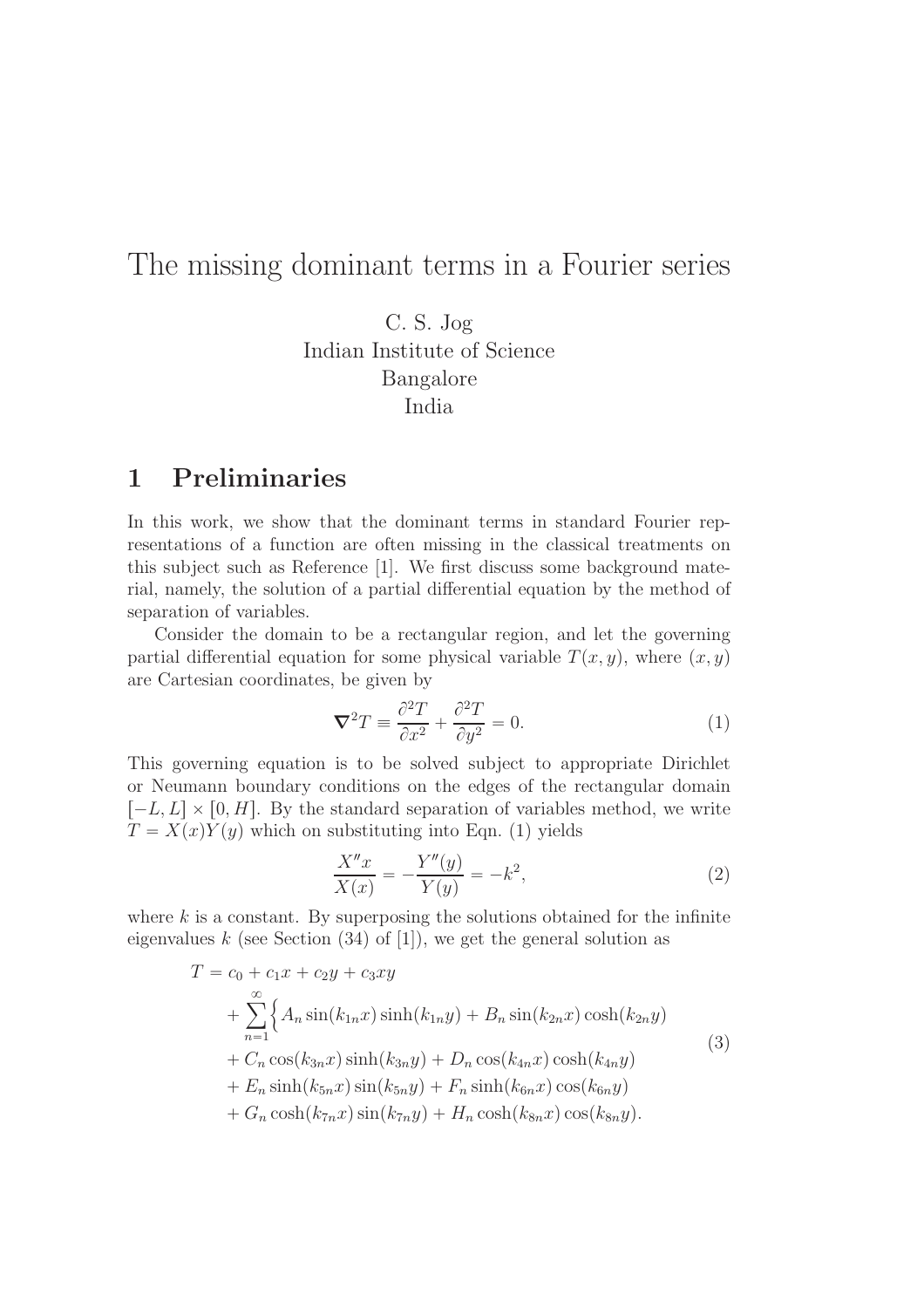The nonseries terms in Eqn. (3) correspond to  $k = 0$  in Eqn. (2), and are linearly independent of the series terms which correspond to a nonzero k value. We shall see that these nonseries terms play a key role in what follows.

Similarly, an axisymmetric separable solution in terms of the radial and axial coordinates  $r$  and  $z$  in a cylindrical coordinate system is

$$
T = c_0 + c_1 \log r + c_2 z + c_3 z \log r
$$
  
+ 
$$
\sum_{n=1}^{\infty} \Big\{ A_n I_0(k_{1n}r) \cos(k_{1n}z) + B_n K_0(k_{2n}r) \cos(k_{2n}z) + C_n I_0(k_{3n}r) \sin(k_{3n}z) + D_n K_0(k_{4n}r) \sin(k_{4n}z) + E_n J_0(k_{5n}r) \sinh(k_{5n}z) + F_n Y_0(k_{6n}r) \sinh(k_{6n}z) + G_n J_0(k_{7n}r) \cosh(k_{7n}z) + H_n Y_0(k_{8n}r) \cosh(k_{8n}z) \Big\},
$$
 (4)

where  $J_0$  and  $Y_0$  denote Bessel functions of the first and second kind, and  $I_0$  and  $K_0$  denote modified Bessel functions of the first and second kind. Once again, the nonseries terms in Eqn. (4) correspond to a zero separation constant, and will play a key role in what follows.

We see that the solution in Eqn. (3) automatically satisfies the governing equation, and thus the constants are determined using the boundary conditions. If the boundary condition on  $y = 0$  is specified as  $T|_{y=0} = f(x)$ , then from Eqn. (3) and after renaming the constants, we get a representation for  $f(x)$  of the form

$$
c_0 + c_1 x + \sum_{n=1}^{\infty} [A_n \cos(\alpha_n x) + B_n \sin(\alpha_n x)] = f(x).
$$
 (5)

As an example, if the domain is the rectangular region  $[-L, L] \times [0, H]$ , if  $\partial T/\partial x|_{x=-L} = \partial T/\partial x|_{x=L} = 0$ , and if  $f(x)$  is specified to be an odd function, then  $c_0 = 0$ ,  $A_n = 0$  for all n, and  $\alpha_n = (2n - 1)\pi/(2L)$ .

In a similar manner if on a cylindrical domain the boundary condition on  $z = 0$  is specified as  $T|_{z=0} = f(r)$ , then from Eqn. (4), we obtain

$$
c_0 + c_1 \log r + \sum_{n=1}^{\infty} \left[ A_n J_0(\alpha_n r) + B_n Y_0(\alpha_n r) \right] = f(r). \tag{6}
$$

Note the presence of the term  $c_0 + c_1x$  in Eqn. (5), and the presence of the term  $c_0 + c_1 \log r$  in Eqn. (6), which are the dominant missing terms in the usual treatments as elaborated in the following sections.

We wish to point out that our goal in this work is not to 'accelerate' convergence of a Fourier series by adding, as often done in the literature,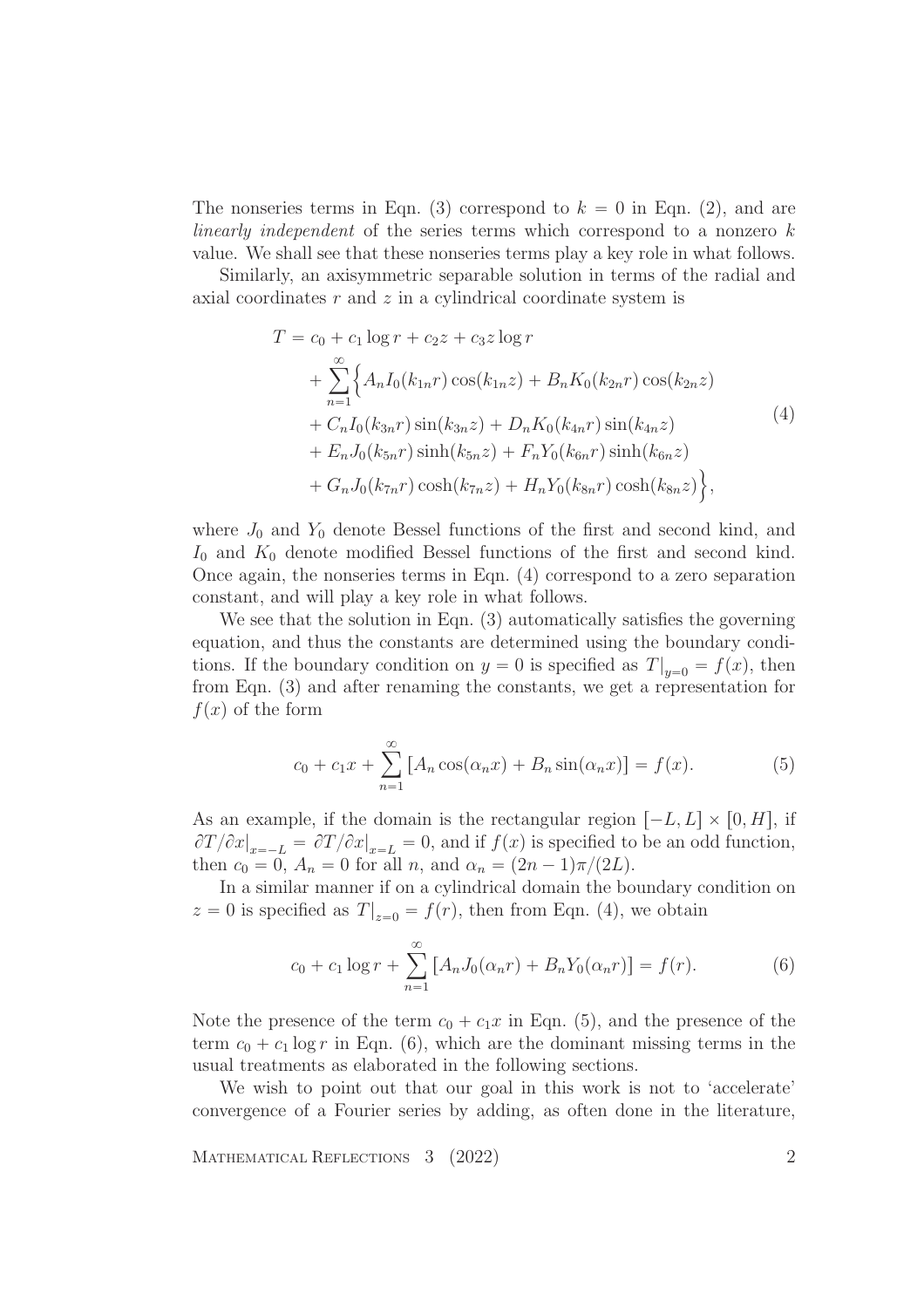polynomial or other terms that may not all be linearly independent of the Fourier series terms, and in addition, whose choice is not unique (see, for example, the polynomial subtraction technique discussed in Reference [2]), but rather to mathematically determine what a correct Fourier representation of a function ought to be; the accelerated convergence that we do obtain as seen from the plots in the following sections is merely a byproduct of the correct representation.

# 2 The missing dominant terms in a Fourier series

Suppose that we want to represent an odd function<sup>1</sup>  $f(x)$  on  $[-L, L]$  in terms of functions  $\sin(n\pi x/L)$ . Then the standard representation is (see, for example, Example (2), page 54 of [1])

$$
\sum_{n=1}^{\infty} C_n \sin \frac{n \pi x}{L} = f(x),\tag{7}
$$

with

$$
C_n = \frac{1}{L} \int_{-L}^{L} f(x) \sin \frac{n \pi x}{L} dx.
$$
 (8)

However, based on Eqn. (5), we see that the correct representation is (since we are considering odd functions here,  $c_0 = 0$ )

$$
c_1 x + \sum_{n=1}^{\infty} C_n \sin \frac{n \pi x}{L} = f(x), \tag{9}
$$

with

$$
c_1 = \frac{f(L)}{L},
$$
  
\n
$$
\tilde{f}(x) = f(x) - c_1 x,
$$
  
\n
$$
C_n = \frac{1}{L} \int_{-L}^{L} \tilde{f}(x) \sin \frac{n \pi x}{L} dx.
$$
\n(10)

As an example, if  $f(x) = (x/L)^7$ , then from Eqn. (7), we have

$$
C_n = \frac{2(-1)^{n+1} \left[ (n\pi)^6 - 42(n\pi)^4 + 840(n\pi)^2 - 5040 \right]}{(n\pi)^7},
$$
(11)

<sup>1</sup>Throughout this work, we assume the functions to be represented to be continuous.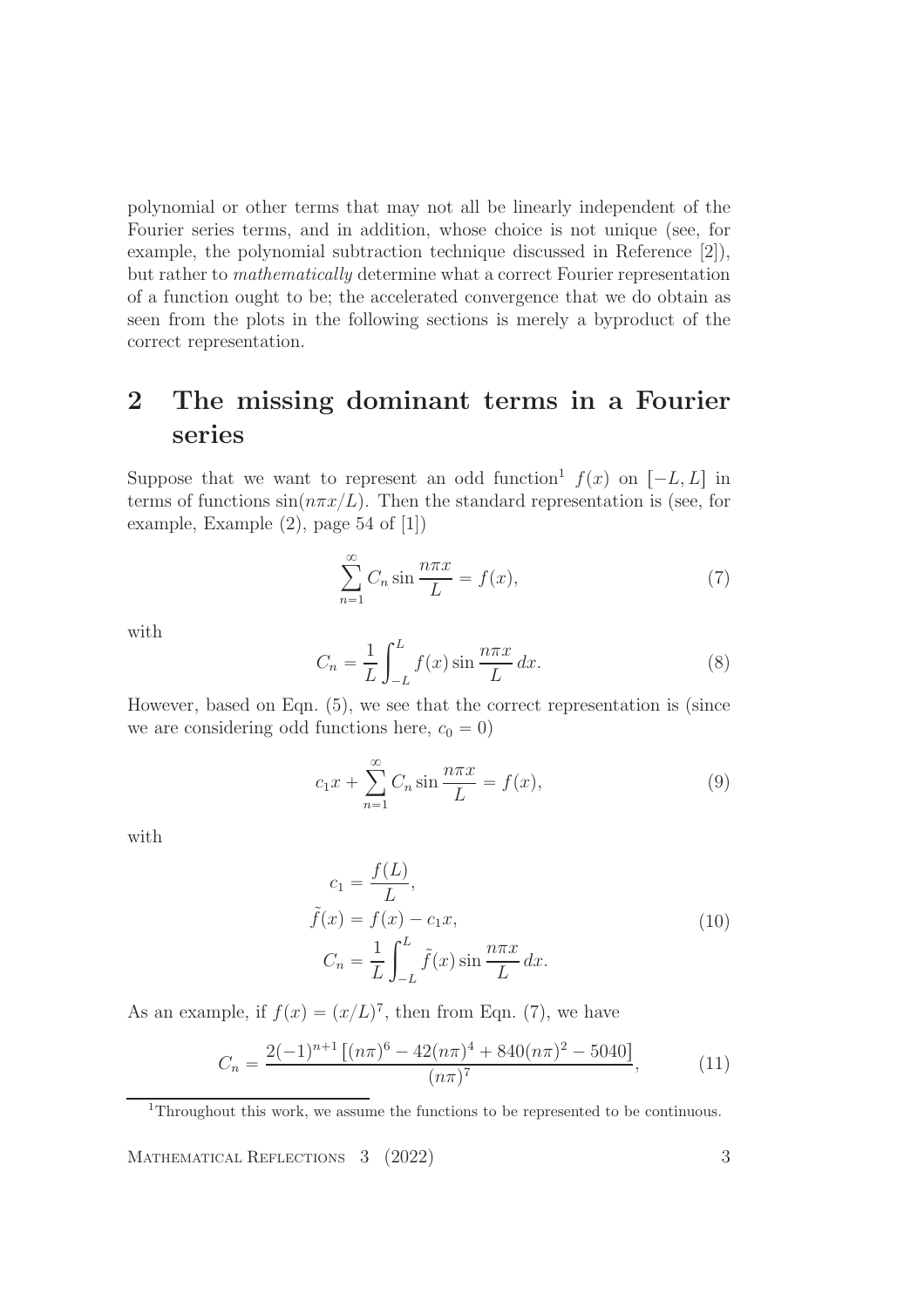while from Eqn.  $(9)$ , we have

$$
c_1 = \frac{1}{L},
$$
  
\n
$$
C_n = \frac{84(-1)^n \left[ (n\pi)^4 - 20(n\pi)^2 + 120 \right]}{(n\pi)^7}.
$$
\n(12)

Thus, the two representations (classical and proposed) are

$$
\left(\frac{x}{L}\right)^7 \sim \sum_{n=1}^{\infty} \frac{2(-1)^{n+1} \left[ (n\pi)^6 - 42(n\pi)^4 + 840(n\pi)^2 - 5040 \right] \sin(n\pi x/L)}{(n\pi)^7},
$$

$$
(13a)
$$

$$
\left(\frac{x}{L}\right)^7 \sim \frac{x}{L} + \sum_{n=1}^{\infty} \frac{84(-1)^n \left[ (n\pi)^4 - 20(n\pi)^2 + 120 \right] \sin(n\pi x/L)}{(n\pi)^7}.
$$
 (13b)

Fig. 1 clearly shows the rapid convergence of the proposed representation as compared to the classical one besides, of course, removing the error at the endpoints. This figure also shows why convergence is a norm sense (say the  $L_2$  norm) is misleading. For an infinite number of terms, the representation given by Eqn. (13a) converges to the function at all points in the domain except at the endpoints, where the error is one hundred percent. However, since the measure of the endpoints is zero, this error is not captured by the  $L<sub>2</sub>$  norm. Thus, it makes more sense to consider pointwise convergence while considering the two representations in Eqns. (13).

Now consider the representation of an even function  $f(x)$  over  $[-L, L]$  in terms of  $\cos[(2n-1)\pi x/(2L)]$ . By the classical representation, we have

$$
\sum_{n=1}^{\infty} C_n \cos \frac{(2n-1)\pi x}{2L} = f(x),
$$
\n(14)

with

$$
C_n = \frac{1}{L} \int_{-L}^{L} f(x) \cos \frac{(2n-1)\pi x}{2L}.
$$
 (15)

But based on Eqn. (9), the correct representation is

$$
c_0 + \sum_{n=1}^{\infty} C_n \cos \frac{(2n-1)\pi x}{2L} = f(x),
$$
\n(16)

with

$$
c_0 = f(L),
$$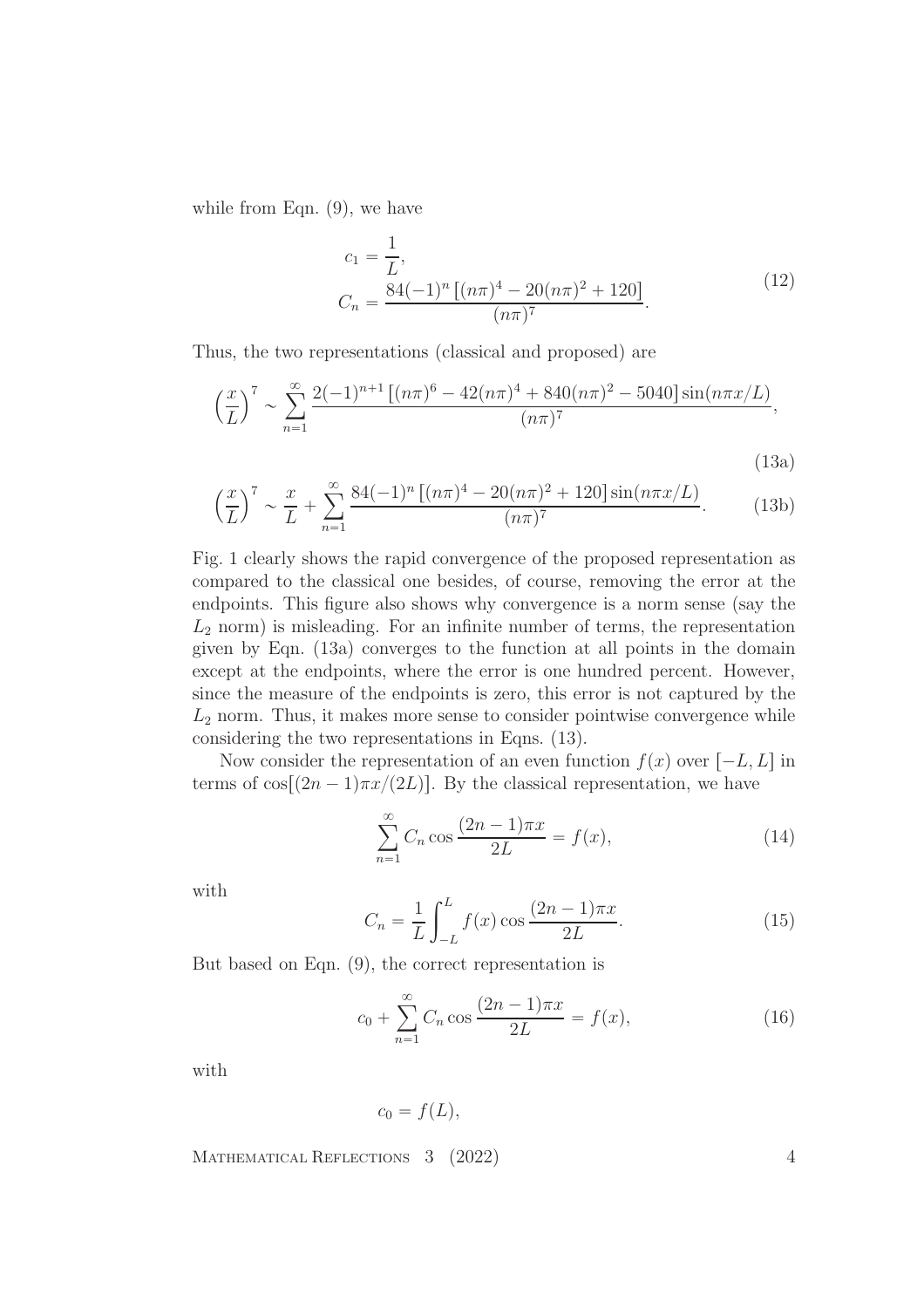

Figure 1: Plots of the representations in Eqns. (13) for different number of terms  $N$  in the Fourier series.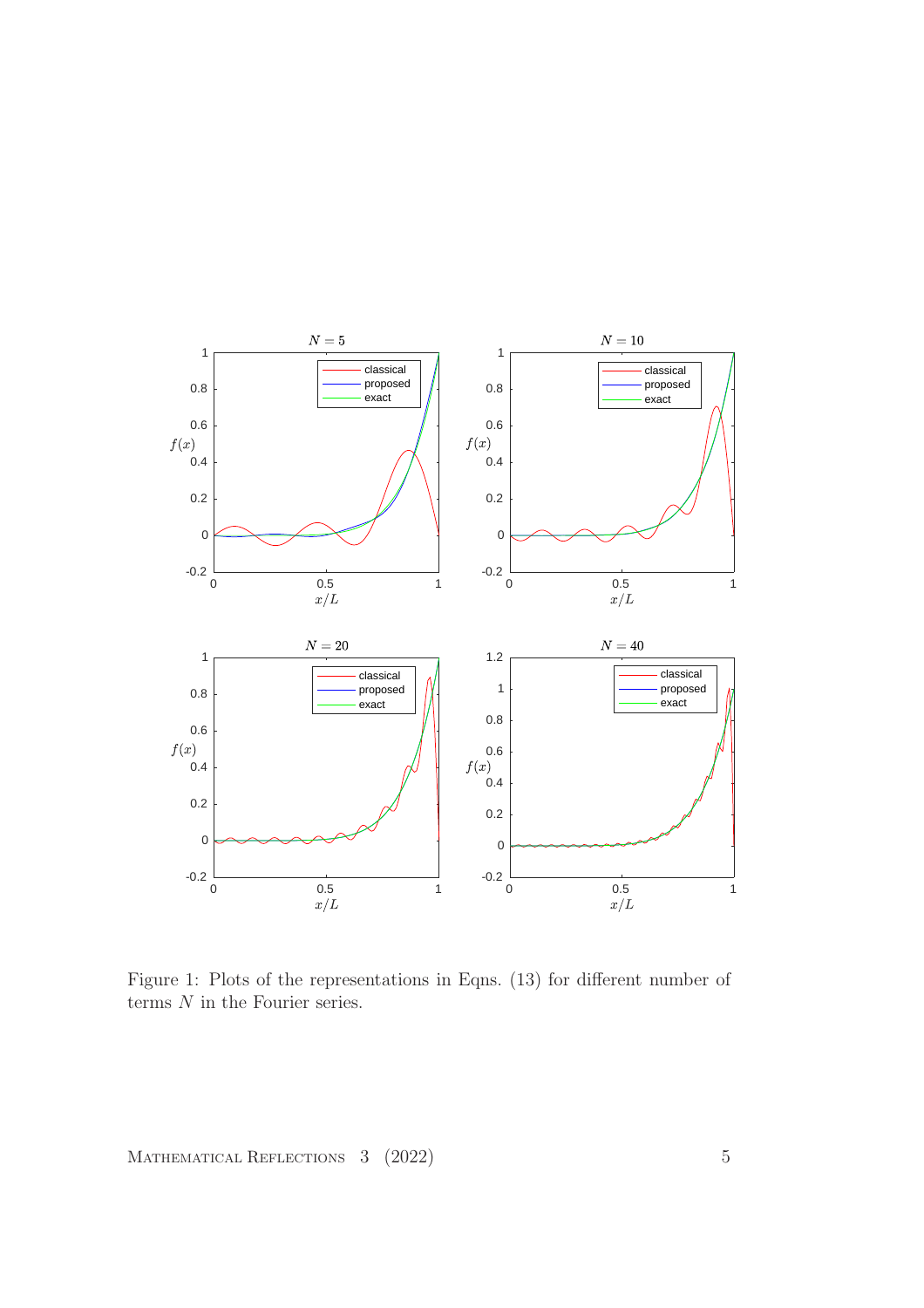$$
\tilde{f}(x) := f(x) - f(L),
$$

$$
C_n = \frac{1}{L} \int_{-L}^{L} \tilde{f}(x) \cos \frac{(2n-1)\pi x}{2L}.
$$

In the classical framework, the  $c_0$  term is present when the even function is being approximated by  $\cos(n\pi x/L)$  but not when it is being approximated by  $\cos[(2n-1)\pi x/(2L)]$ ; e.g., see Eqn. (4.69) of [3].

As an example, if  $f(x) = (x/L)^6$ , then by Eqn. (14) and with  $\beta_n :=$  $(2n - 1)\pi$ , we have

$$
C_n = \frac{4(-1)^{n+1} \left(\beta_n^6 - 120\beta_n^4 + 5760\beta_n^2 - 46080\right)}{\beta_n^7},
$$

while from Eqn.  $(16)$ , we have

$$
c_0 = 1,
$$
  
\n
$$
C_n = \frac{480(-1)^n (\beta_n^4 - 48\beta_n^2 + 384)}{\beta_n^7}
$$

.

Thus, the two representation (classical and proposed) are

$$
\left(\frac{x}{L}\right)^6 \sim \sum_{n=1}^{\infty} \frac{4(-1)^{n+1} \left(\beta_n^6 - 120\beta_n^4 + 5760\beta_n^2 - 46080\right) \cos[\beta_n x/(2L)]}{\beta_n^7},\tag{17a}
$$

$$
\left(\frac{x}{L}\right)^6 \sim 1 + \sum_{n=1}^{\infty} \frac{480(-1)^n \left(\beta_n^4 - 48\beta_n^2 + 384\right) \cos[\beta_n x/(2L)]}{\beta_n^7}.
$$
 (17b)

Once again, Fig. 2 clearly shows the rapid convergence of the proposed representation as compared to the classical one besides, of course, removing the error at the endpoints.

As another example, if  $f(x) = |x| / L$  on  $[-L, L]$ , then the classical and proposed representations are

$$
\frac{|x|}{L} \sim \sum_{n=1}^{\infty} \frac{4[(-1)^{n+1}\beta_n - 2] \cos[\beta_n x/(2L)]}{\beta_n^2},
$$
\n(18a)

$$
\frac{|x|}{L} \sim 1 - \sum_{n=1}^{\infty} \frac{8 \cos[\beta_n x/(2L)]}{\beta_n^2}.
$$
\n(18b)

Inspite of the fact that this is an especially difficult function to represent due to the discontinuity in the slope at  $x = 0$ , we see from Fig. 3 that the proposed representation converges rapidly.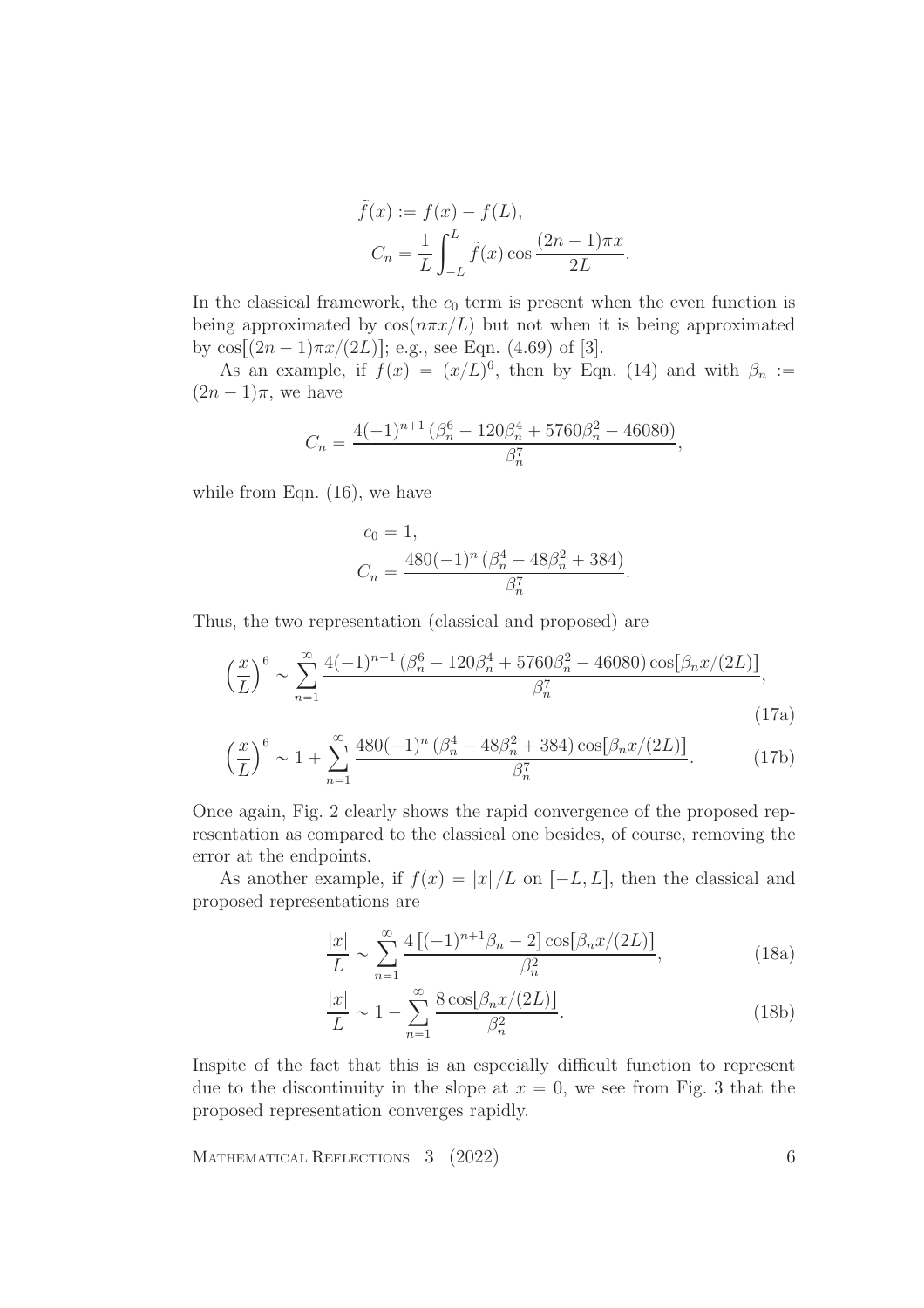

Figure 2: Plots of the representations in Eqns. (17) for different number of terms  ${\cal N}$  in the Fourier series.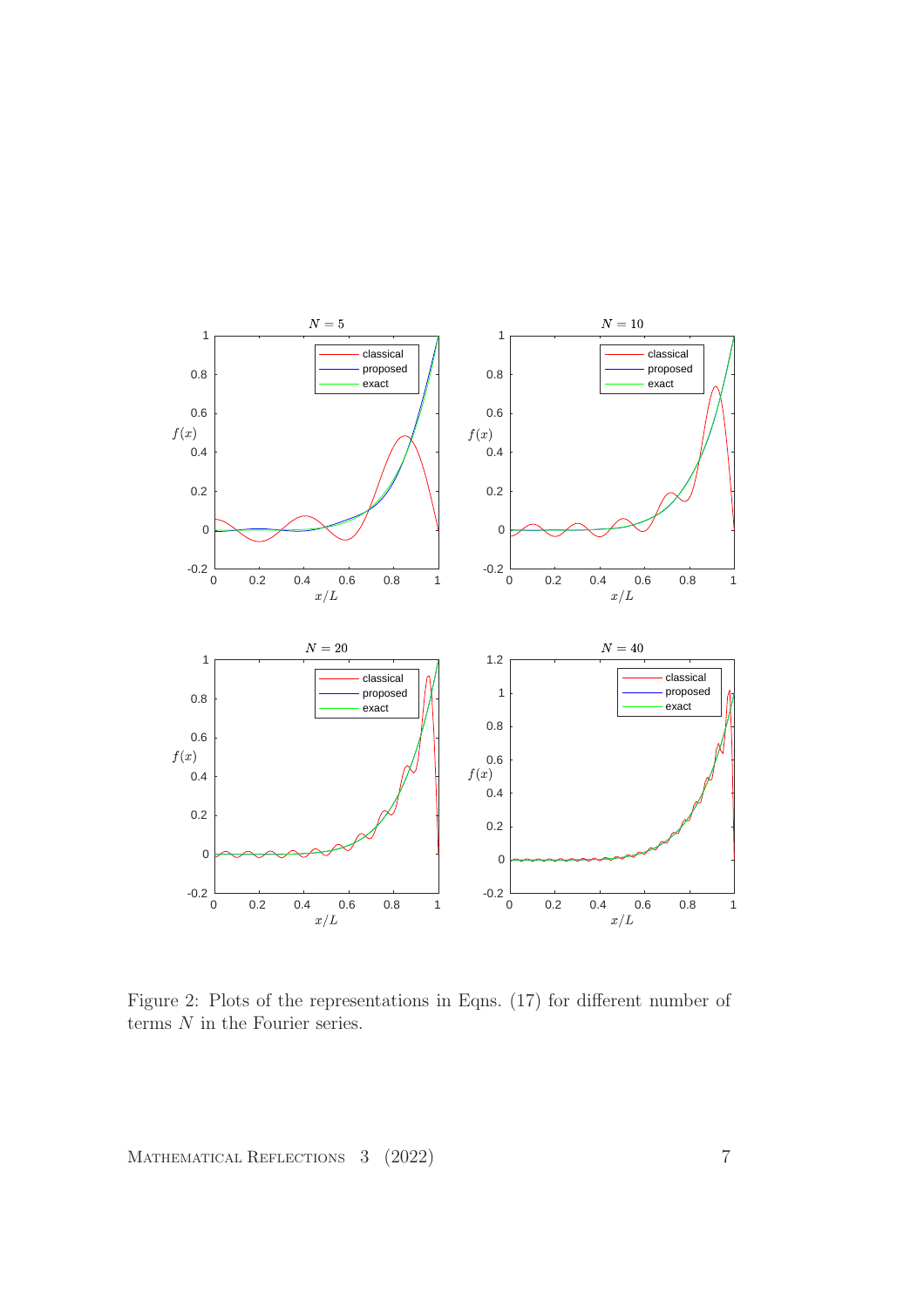

Figure 3: Plots of the representations in Eqns. (18) for different number of terms  ${\cal N}$  in the Fourier series.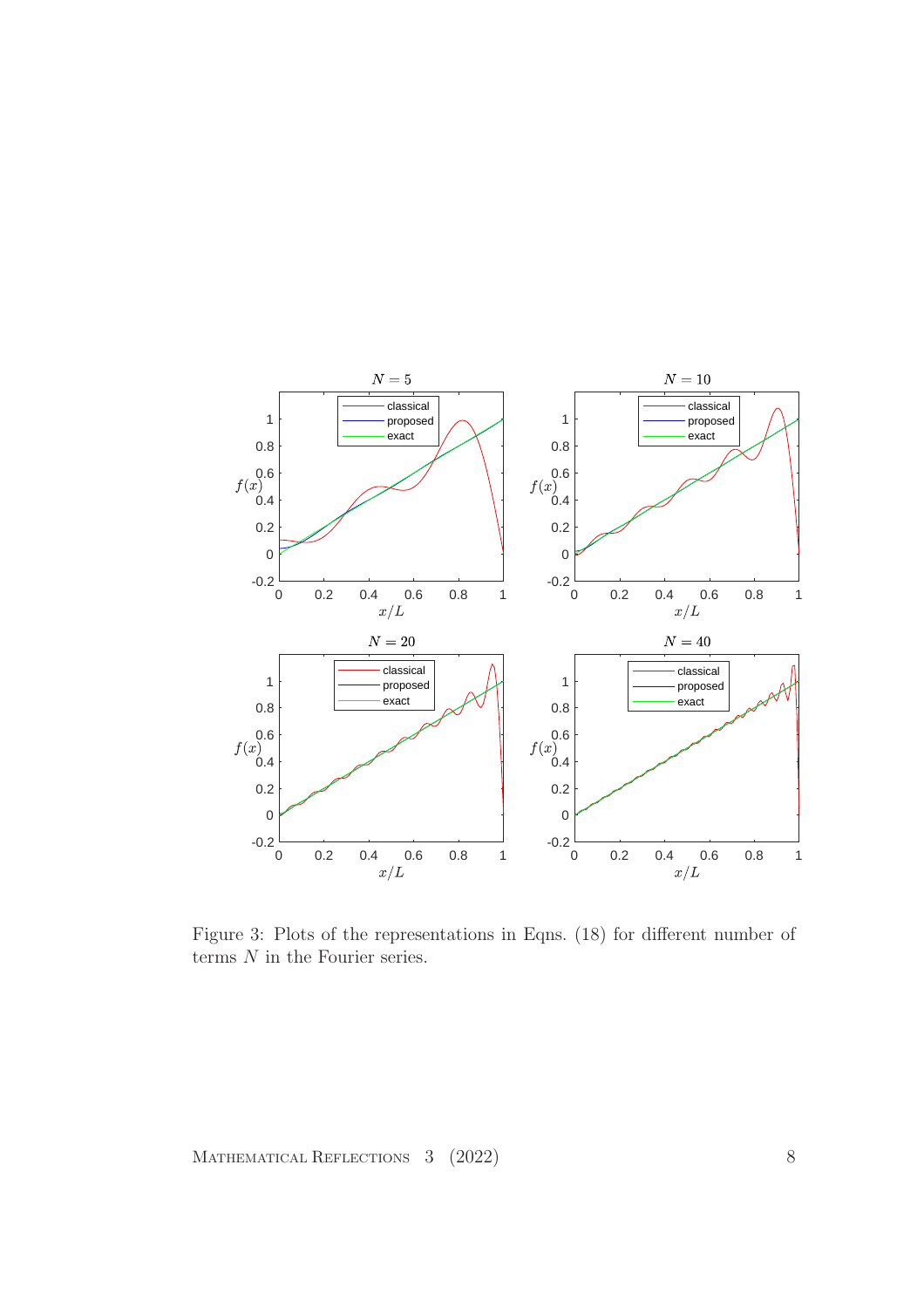Now consider the representation of an odd function  $f(x)$  defined on  $[-L, L]$  by  $\sin[(2n-1)\pi x/(2L)]$ . Since we use the derivative of  $f(x)$  evaluated at  $x = L$ , we need to exercise care here. For example, the function

$$
f(x) = x\sqrt{1 - \left(\frac{x}{L}\right)^2},\tag{19}
$$

is bounded on  $[-L, L]$ , but its derivative is not bounded at  $x = L$ . We do not consider such functions, and restrict ourselves to continuously differentiable functions, i.e.,  $f(x) \in C^1$ . Thus, we now propose

$$
C_1 x + \sum_{n=1}^{\infty} C_n \sin \frac{(2n-1)\pi x}{2L} = f(x),
$$
 (20)

with

$$
C_1 = f'(L),
$$
  
\n
$$
\tilde{f}(x) = f(x) - C_1 x,
$$
  
\n
$$
C_n = \frac{1}{L} \int_{-L}^{L} \tilde{f}(x) \sin \frac{(2n-1)\pi x}{2L} dx.
$$
\n(21)

As an example, the classical and proposed approximations for  $(x/L)^7$  with  $\beta_n := (2n - 1)\pi$  are

$$
\left(\frac{x}{L}\right)^7 \sim \sum_{n=1}^{\infty} \frac{56(-1)^{n+1} \left(\beta_n^6 - 120\beta_n^4 + 5760\beta_n^2 - 46080\right) \sin[\beta_n x/(2L)]}{\beta_n^8},
$$

$$
(22a)
$$

$$
\left(\frac{x}{L}\right)^7 \sim \frac{7x}{L} + \sum_{n=1}^{\infty} \frac{6720(-1)^n \left(\beta_n^4 - 48\beta_n^2 + 384\right) \sin[\beta_n x/(2L)]}{\beta_n^8}.
$$
 (22b)

As seen from Fig. 4, the convergence of the proposed approximation is again much faster compared to the classical approximation although not as dramatic as in the previous cases. However, the derivative of the above representations is given by the representation in Eqns. (17) (modulo a multiplicative constant), and, as already pointed out, the difference between the classical and the proposed representations is very significant in this case.

While representing an even function on  $[-L, L]$  with  $\cos(n\pi x/L)$ , the conventional representation given by

$$
c_0 + \sum_{n=1}^{\infty} C_n \cos \frac{n\pi x}{L} = f(x),\tag{23}
$$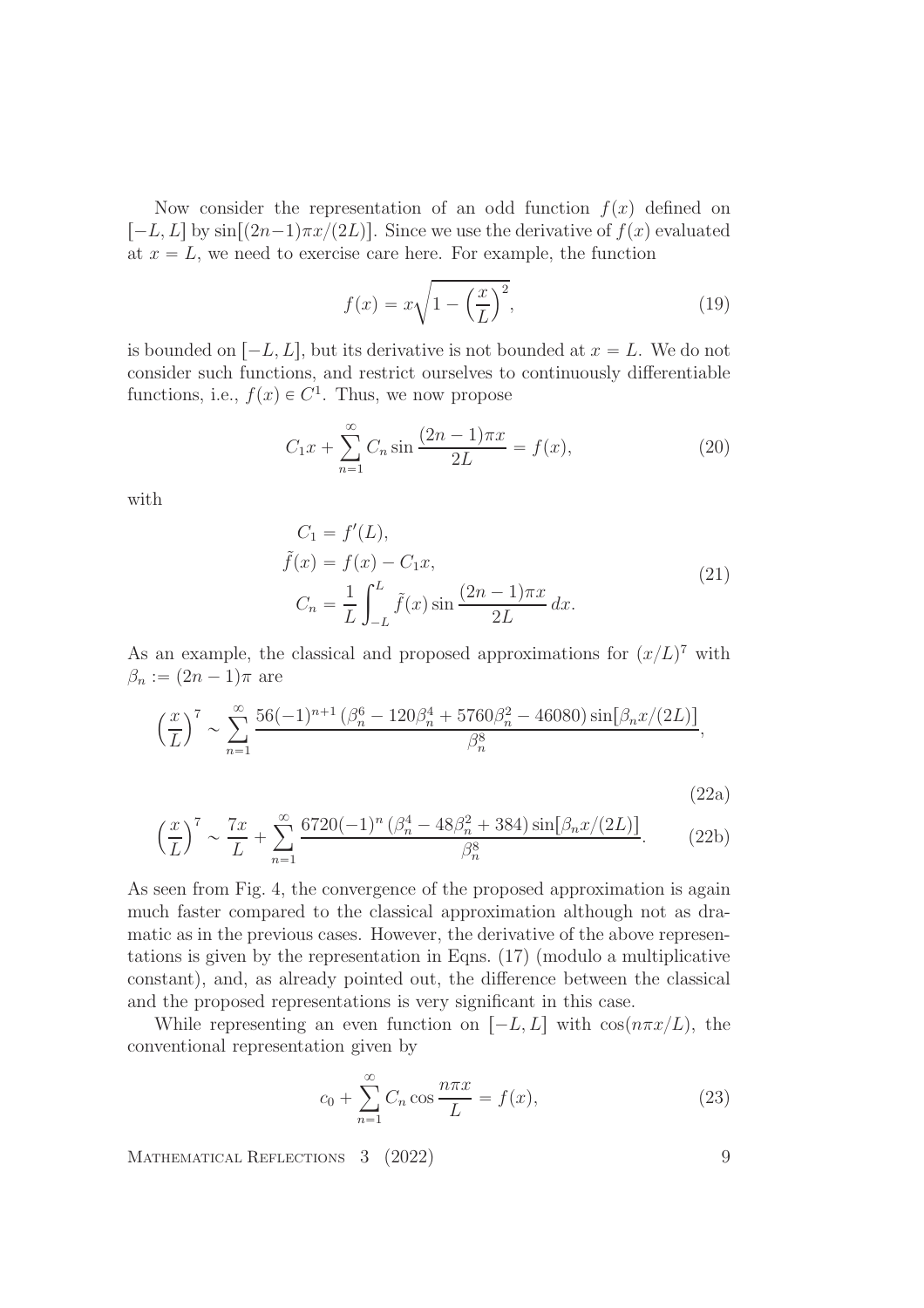

Figure 4: Plots of the representations in Eqns. (22) for different number of terms  $N$  in the Fourier series.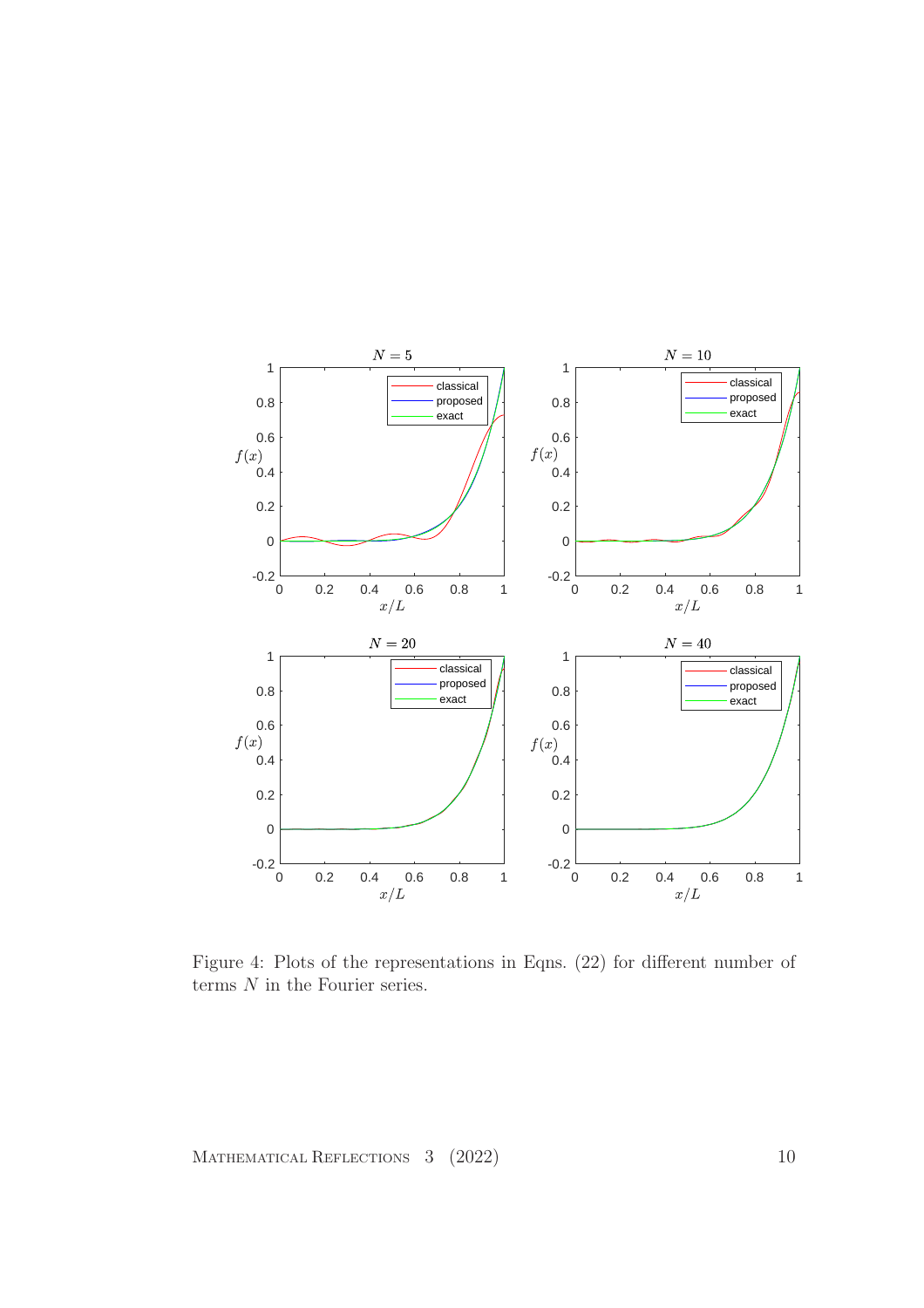with

$$
c_0 = \frac{1}{2L} \int_{-L}^{L} f(x) dx,
$$
  

$$
C_n = \frac{1}{L} \int_{-L}^{L} f(x) \cos \frac{n \pi x}{L} dx,
$$

already has the constant term  $c_0$ , and so in this case, no additional terms need to be added.

If one approximates  $|x|/L$  using Eqn. (23), then, with  $\beta_n := (2n - 1)\pi$ , we get

$$
\frac{|x|}{L} \sim \frac{1}{2} - \sum_{n=1}^{\infty} \frac{4 \cos(\beta_n x/L)}{\beta_n^2}.
$$
 (24)

In this case, as already pointed out, the classical and the proposed representations are the same, and the plots for different values of N are presented in Fig. 5. Once again, the role of the constant term in ensuring rapid convergence is clear from the plots.

As another example, if one wants to approximate the function  $f(x)$  on [0, L] using  $sin(n\pi x/L)$ , then based on Eqn. (5), we get

$$
f(x) \sim f(0) + \frac{[f(L) - f(0)]x}{L} + \sum_{n=1}^{\infty} C_n \sin \frac{n\pi x}{L},
$$
 (25)

where

$$
\tilde{f}(x) := f(x) - f(0) - \frac{[f(L) - f(0)]x}{L},
$$

$$
C_n = \frac{2}{L} \int_0^L \tilde{f}(x) \sin \frac{n\pi x}{L} dx.
$$

In the classical representation, the nonseries terms would be absent.

As a final example, the representation of a continuously differentiable function on [0, L] with the functions  $\cos[(2n-1)\pi x/(2L)]$  is given by

$$
C_0 + C_1 x + \sum_{n=1}^{\infty} C_n \cos \frac{(2n-1)\pi x}{2L} = f(x),
$$
\n(26)

with

$$
C_0 = f(L) - f'(0)L,
$$
  
\n
$$
C_1 = f'(0),
$$
  
\n
$$
\tilde{f}(x) = f(x) - C_0 - C_1 x,
$$
  
\n
$$
C_n = \frac{1}{L} \int_{-L}^{L} \tilde{f}(x) \cos \frac{(2n-1)\pi x}{2L} dx.
$$
\n(27)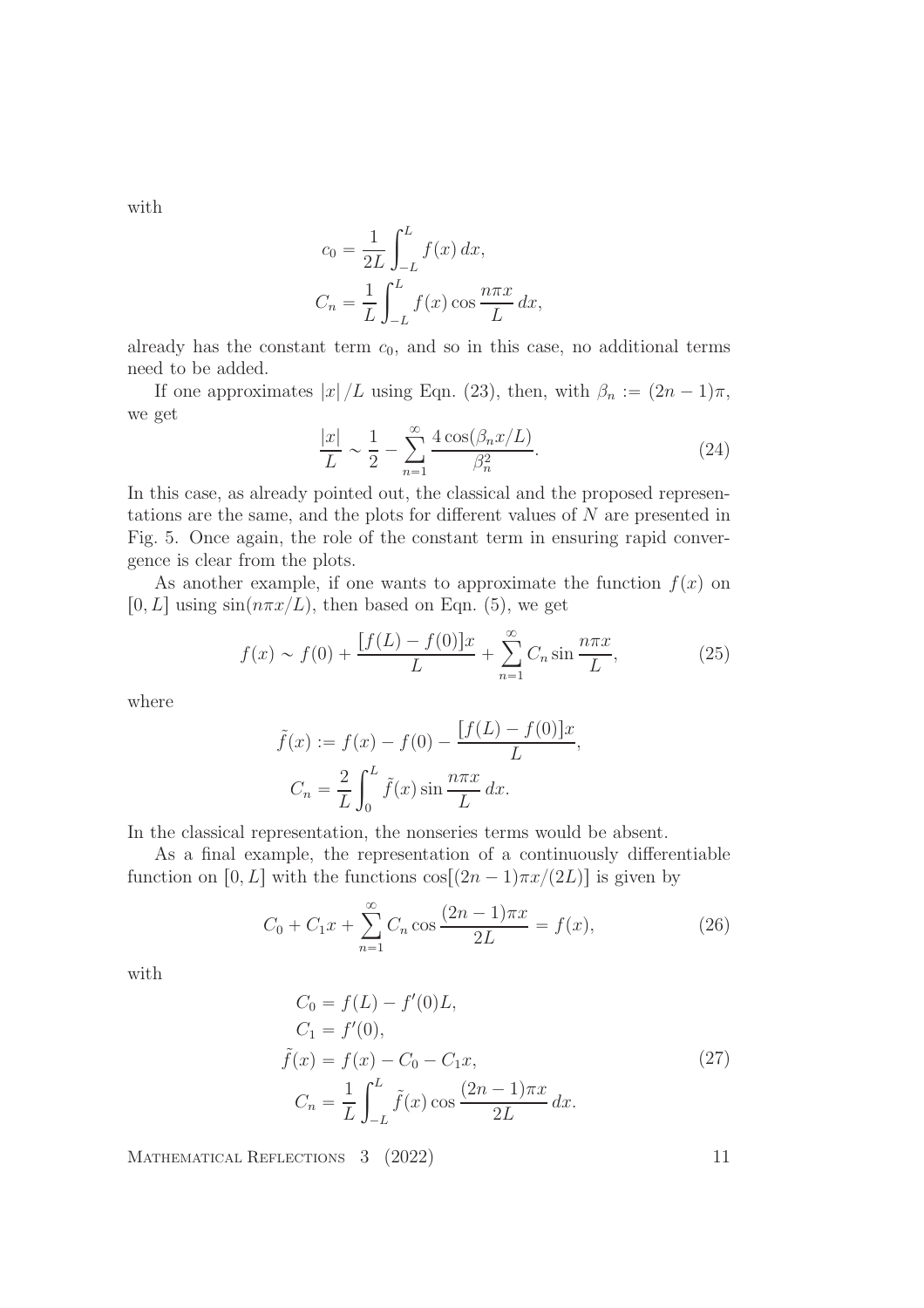

Figure 5: Plots of the representation in Eqn. (24) for different number of terms  $N$  in the Fourier series.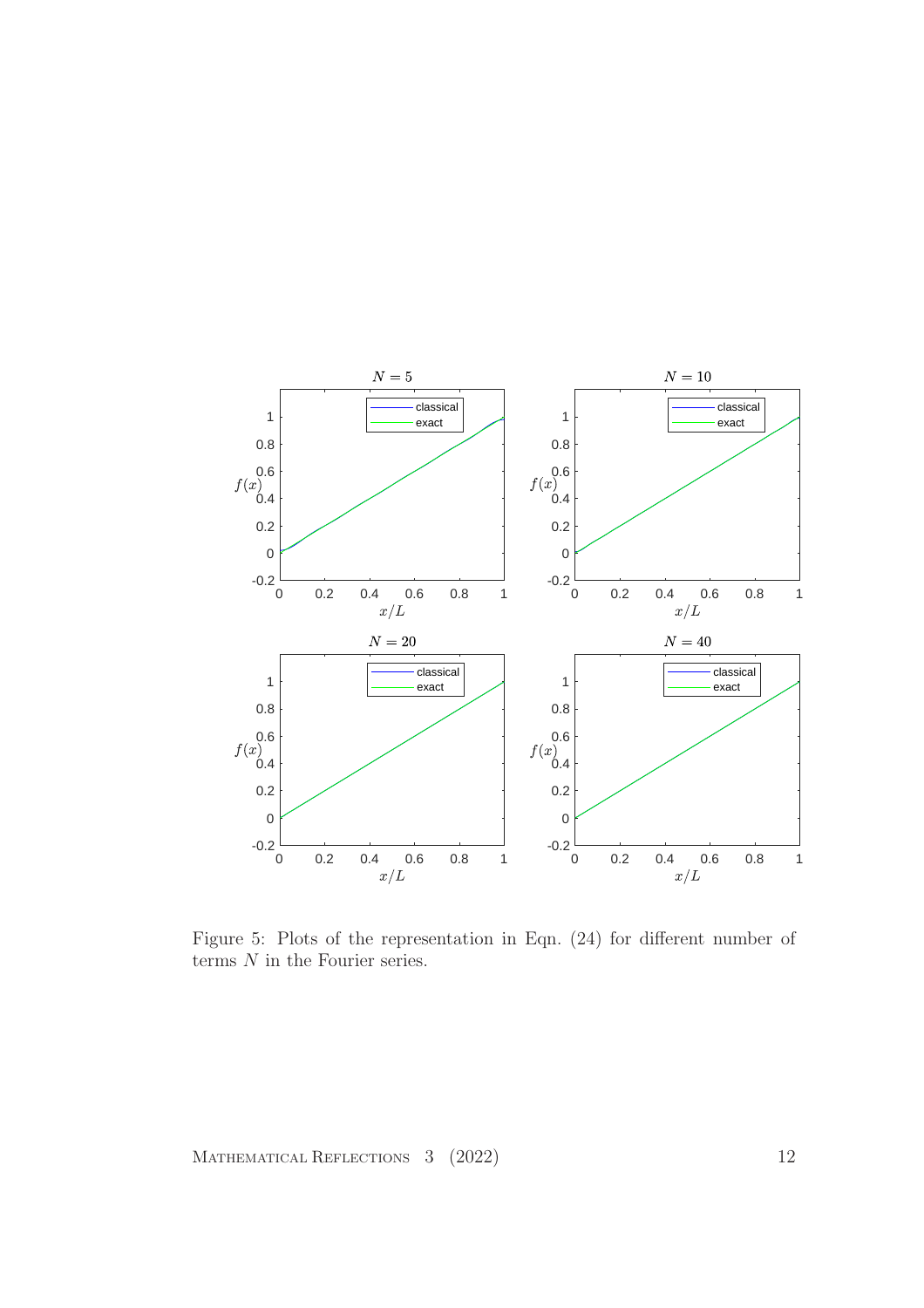## 3 The missing dominant terms in a Fourier-Bessel series

Consider the domain to be the cross section in the  $r-z$  plane of a hollow cylinder of inner and outer radii a and b, respectively, and length L. Let  $\lambda_n$ ,  $n = 1, 2, \ldots, \infty$ , be the positive roots of  $J_0(xa)Y_0(xb) - J_0(xb)Y_0(xa)$ , and let

$$
N_p(r) = J_0(\lambda_n r) Y_0(\lambda_n b) - J_0(\lambda_n b) Y_0(\lambda_n r).
$$
\n(28)

Let the prescribed boundary condition on  $z = 0$  be given by  $T|_{z=0} = f(r)$ . We are interested in representing  $f(r)$  in terms of  $N_p(r)$ . The classical representation is

$$
\sum_{n=1}^{\infty} A_n N_p(r) = f(r),\tag{29}
$$

which, on using the orthogonality of the Bessel functions, leads to

$$
A_n = \frac{\pi^2 \lambda_n^2 J_0^2(\lambda_n a)}{2 \left[ J_0^2(\lambda_n a) - J_0^2(\lambda_n b) \right]} \int_a^b \hat{r} f(\hat{r}) N_p(\hat{r}) d\hat{r},
$$

while the proposed representation, based on a slight rewriting of Eqn.  $(6)$ , is

$$
\frac{c_a \log(b/r)}{\log(b/a)} + \frac{c_b \log(r/a)}{\log(b/a)} + \sum_{n=1}^{\infty} A_n N_p(r) = f(r),
$$
\n(30)

where

$$
c_a = f(a),
$$
  
\n
$$
c_b = f(b),
$$
  
\n
$$
\tilde{f}(r) := f(r) - \frac{c_a \log(b/r)}{\log(b/a)} - \frac{c_b \log(r/a)}{\log(b/a)},
$$
  
\n
$$
A_n = \frac{\pi^2 \lambda_n^2 J_0^2(\lambda_n a)}{2 \left[ J_0^2(\lambda_n a) - J_0^2(\lambda_n b) \right]} \int_a^b \hat{r} \tilde{f}(\hat{r}) N_p(\hat{r}) d\hat{r}.
$$

As an example, the classical and proposed representations for  $r^2$  are

$$
r^{2} \sim \sum_{n=1}^{\infty} \frac{\pi J_{0}(\lambda_{n} a) \left\{ \left[ (\lambda_{n} b)^{2} - 4 \right] J_{0}(\lambda_{n} a) - \left[ (\lambda_{n} a)^{2} - 4 \right] J_{0}(\lambda_{n} b) \right\} N_{p}(r)}{\lambda_{n}^{2} \left[ J_{0}^{2}(\lambda_{n} a) - J_{0}^{2}(\lambda_{n} b) \right]}
$$
\n(31a)

$$
r^{2} \sim \frac{a^{2} \log(b/r) + b^{2} \log(r/a)}{\log(b/a)} - \sum_{n=1}^{\infty} \frac{4\pi J_{0}(\lambda_{n} a) N_{p}(r)}{\lambda_{n}^{2} [J_{0}(\lambda_{n} a) + J_{0}(\lambda_{n} b)]}.
$$
 (31b)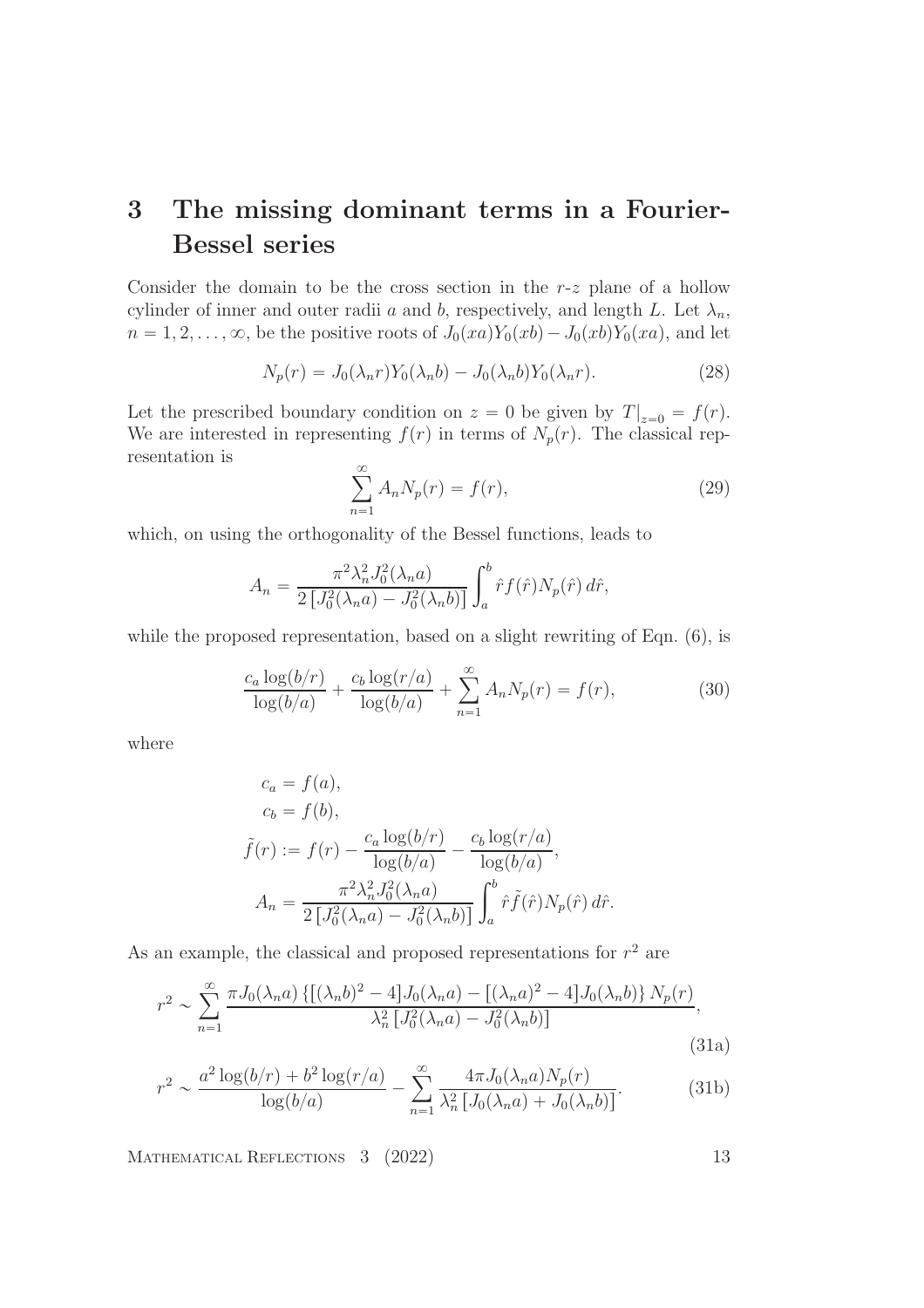

Figure 6: Plots of the representation in Eqn. (31) for different number of terms  ${\cal N}$  in the Fourier–Bessel series.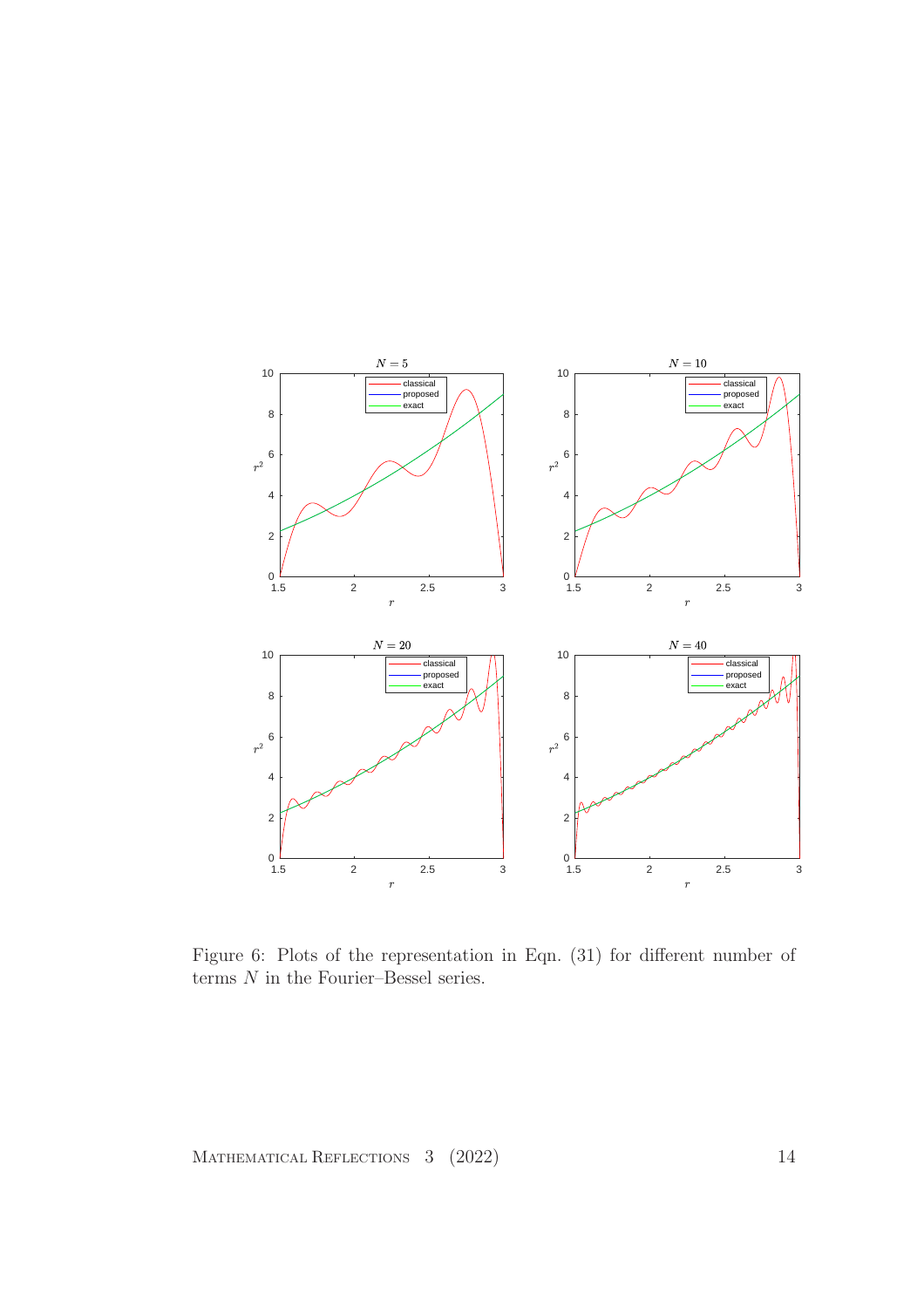Once again the plots in Fig. 6 clearly demonstrate the crucial role played by the nonseries terms.

If the domain is a solid cylinder instead of a hollow one, i.e., if  $a = 0$ , and if we rename b as R, then since  $\log r$  and  $Y_0(r)$  are both singular at  $r = 0$ , in place of Eqn. (30), we have

$$
c_0 + \sum_{n=1}^{\infty} A_n J_0\left(\frac{\lambda_n r}{R}\right) = f(r),\tag{32}
$$

where  $\lambda_n$ ,  $n = 1, 2, \ldots, \infty$ , are, for example, the positive roots of say  $J_0(x) = 0$ or  $J_1(x) = 0$ . If they are the roots of  $J_0(x) = 0$ , then using the orthogonality properties of the Bessel functions, we have

$$
c_0 = f(R),
$$
  
\n
$$
\tilde{f}(r) := f(r) - f(R),
$$
  
\n
$$
A_n = \frac{2}{R^2 J_1^2(\lambda_n)} \int_0^R \hat{r} \tilde{f}(\hat{r}) J_0\left(\frac{\lambda_n \hat{r}}{R}\right) d\hat{r}.
$$

Once again, the  $c_0$  term is missing in the classical treatments (see, for example, Eqn. (3), Section (68), Chapter 7 of [1]). As an example, the classical and proposed representations for  $(r/R)^2$  would be

$$
\left(\frac{r}{R}\right)^2 \sim \sum_{n=1}^{\infty} \frac{2(\lambda_n^2 - 4)J_0(\lambda_n r/R)}{\lambda_n^3 J_1(\lambda_n)},\tag{33a}
$$

$$
\left(\frac{r}{R}\right)^2 \sim 1 - \sum_{n=1}^{\infty} \frac{8J_0(\lambda_n r/R)}{\lambda_n^3 J_1(\lambda_n)}.
$$
\n(33b)

The plots in Fig. 7 confirm the need for the missing dominant term  $c_0$ .

If, however,  $\lambda_n$ ,  $n = 1, 2, \ldots, \infty$ , are the positive roots of  $J_1(x) = 0$ , then the  $c_0$  term is present even in the classical treatments (see, for example, Eqns.  $(5)$  and  $(6)$ , Section  $(68)$ , Chapter 7 of  $[1]$ , and from Eqn.  $(32)$ , we have

$$
c_0 = \frac{2}{R^2} \int_0^R \hat{r} f(\hat{r}) d\hat{r},
$$
  

$$
A_n = \frac{2}{R^2 J_0^2(\lambda_n)} \int_0^R \hat{r} f(\hat{r}) J_0\left(\frac{\lambda_n \hat{r}}{R}\right) d\hat{r}.
$$

#### 4 No missing terms in a Legendre series!

Let  $(r, \theta, \phi)$  represent spherical coordinates. We consider only axisymmetric problems so that there is no dependence of T on  $\phi$ . Let  $\xi := \cos \theta$ . Then the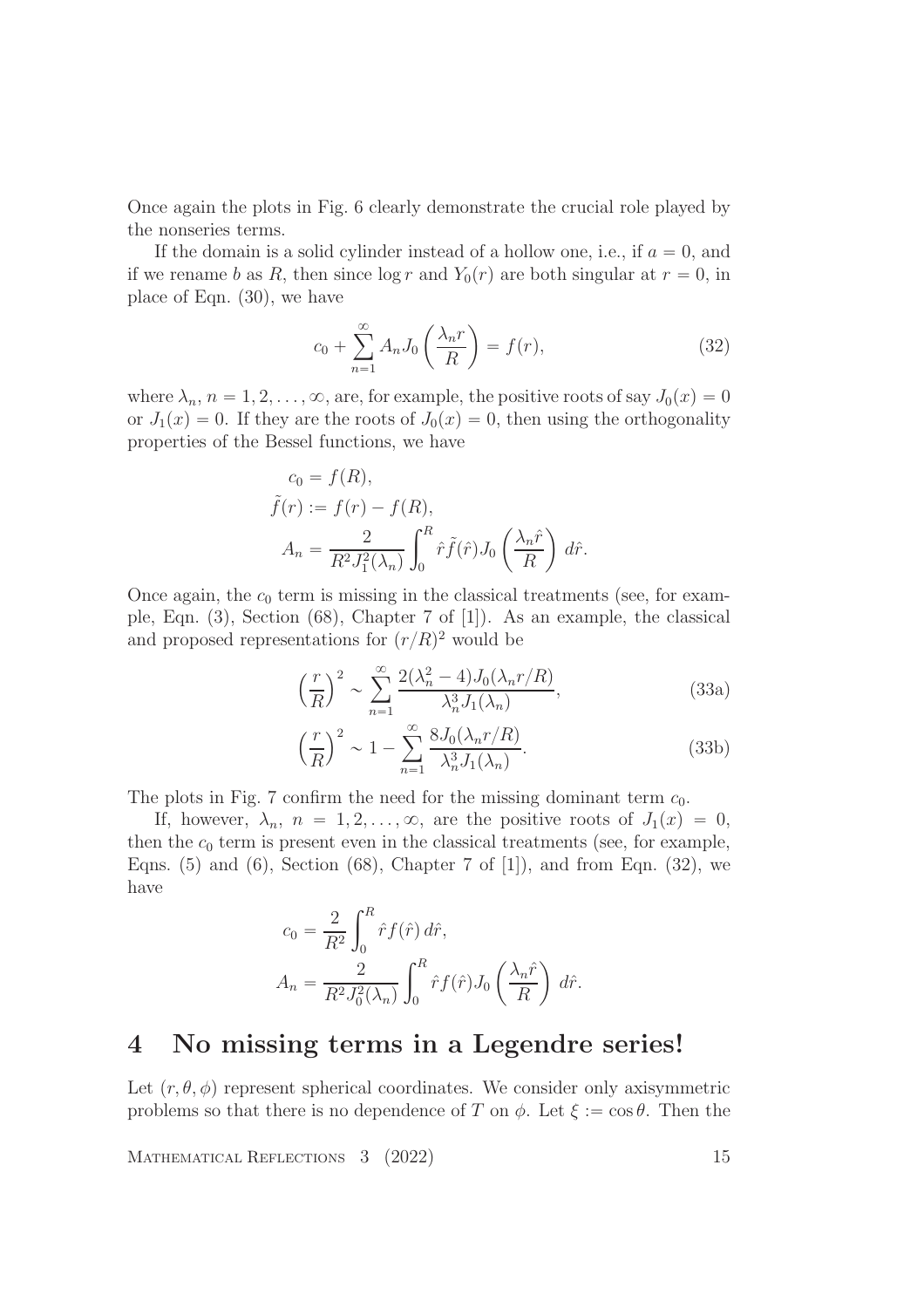

Figure 7: Plots of the representation in Eqn. (33) with  $f(r) = (r/R)^2$  for different number of terms  $N$  in the Fourier–Bessel series.